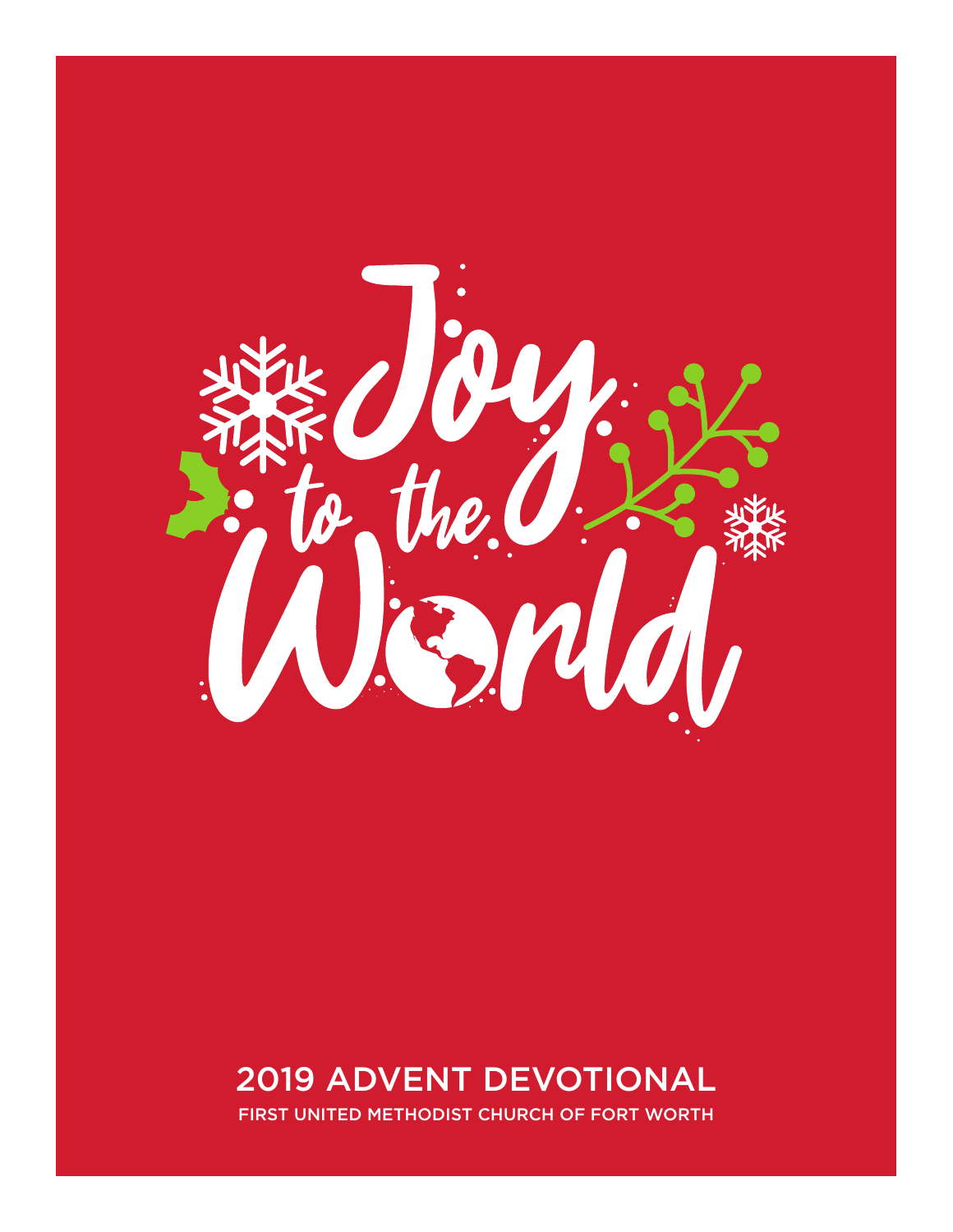

#### Advent Devotional

Because 2019 is the 300th anniversary of **"Joy to the World"** by Isaac Watts, we've chosen this beloved classic Christmas hymn as the basis for our FUMCFW Advent theme this year.

The first verse of the hymn has an important line that sets the tone for this year's experience of Advent: **"Let every heart prepare Him room."** Advent is a time for preparing our hearts once again to receive Christ into heart — the center — of our lives.

As we move through the Season of Advent, we invite you to deepen your *Joy to the World* Advent experience by following this daily weekly Advent Devotional.

By adding this special focus on Joy to our thoughts and prayers throughout the Advent Season, we prepare our hearts and minds for joyful celebration of Christ entering the word.

*Joy to the world! The Lord is come: let earth receive her King; let ev'ry heart prepare him room, and heav'n and nature sing, and heav'n and nature sing, and heav'n, and heav'n and nature sing.*

- A voice cries out:
- "In the wilderness prepare the way of the LORD, make straight in the desert a highway for our God. Every valley shall be lifted up,
- and every mountain and hill be made low; the uneven ground shall become level,
- and the rough places a plain.
- Then the glory of the Lorp shall be revealed, and all people shall see it together, for the mouth of the Lord has spoken."

*Joy to the earth! The Savior reigns: let men their songs employ; while fields and floods, rocks, hills, and plains repeat the sounding joy, repeat the sounding joy, repeat, repeat the sounding joy.*

*No more let sins and sorrows grow, nor thorns infest the ground; he comes to make his blessings flow far as the curse is found, far as the curse is found, far as, far as the curse is found.*

*He rules the world with truth and grace, and makes the nations prove the glories of his righteousness and wonders of his love, and wonders of his love, and wonders, wonders of his love.*

2019 is the 300th anniversary of **"Joy to the World"** by Isaac Watts. The first verse of the hymn has an important line for the beginning of Advent: **"Let every heart prepare Him room."** Advent is a time for preparing our hearts once again to receive Christ into heart — the center — of our lives.

At the beginning of this season, we often read the words of Isaiah 40:3-5 as a reminder that Advent is a season of preparation:

The prophet Isaiah spoke to a people in exile offering them comfort and the promise of restoration. But, these words speak to us, as well, as individuals and as a community whose lives, like the wilderness are filled with mountains and valleys and uneven ground and rough places that can stand in the way of fully receiving Jesus into the center of our lives.

**What are the valleys in your life?** What are the low places? Almost every day I talk with people who are living in the valley — sometimes even the valley of the shadow of death. There are low spots in every life. What are yours? Do those valleys stand in the way of receiving Christ into the center of your living? Sometimes those valleys can even make us angry at God. Are there valleys in your way?

**What are the mountains and hills in your life?** What are the high points? Even success can be a stumbling block to receiving Christ into the center of our lives. After all, success can give us the illusion of complete self-sufficiency — even to the extent that we don't recognize our need for Christ.

**What are the uneven places in your life?** Is there an unevenness in the consistency of your faith or in the practices of discipleship that draw you closer to Christ? Is your life so busy and distracted that Christ has been relegated to a little corner somewhere?

**What are the rough places in your life?** These are the areas that are tough to move through. These are the places where the going is very difficult. Are you experiencing rough places that are keeping you from placing Christ at the center?

Advent is a time of clearing room to receive Christ at the center and to experience the deep Joy of the Good News of Christmas.

*Joy to the world, the Lord is come! Let every heart prepare Him room!*

#### DECEMBER 1 Dr. Tim Bruster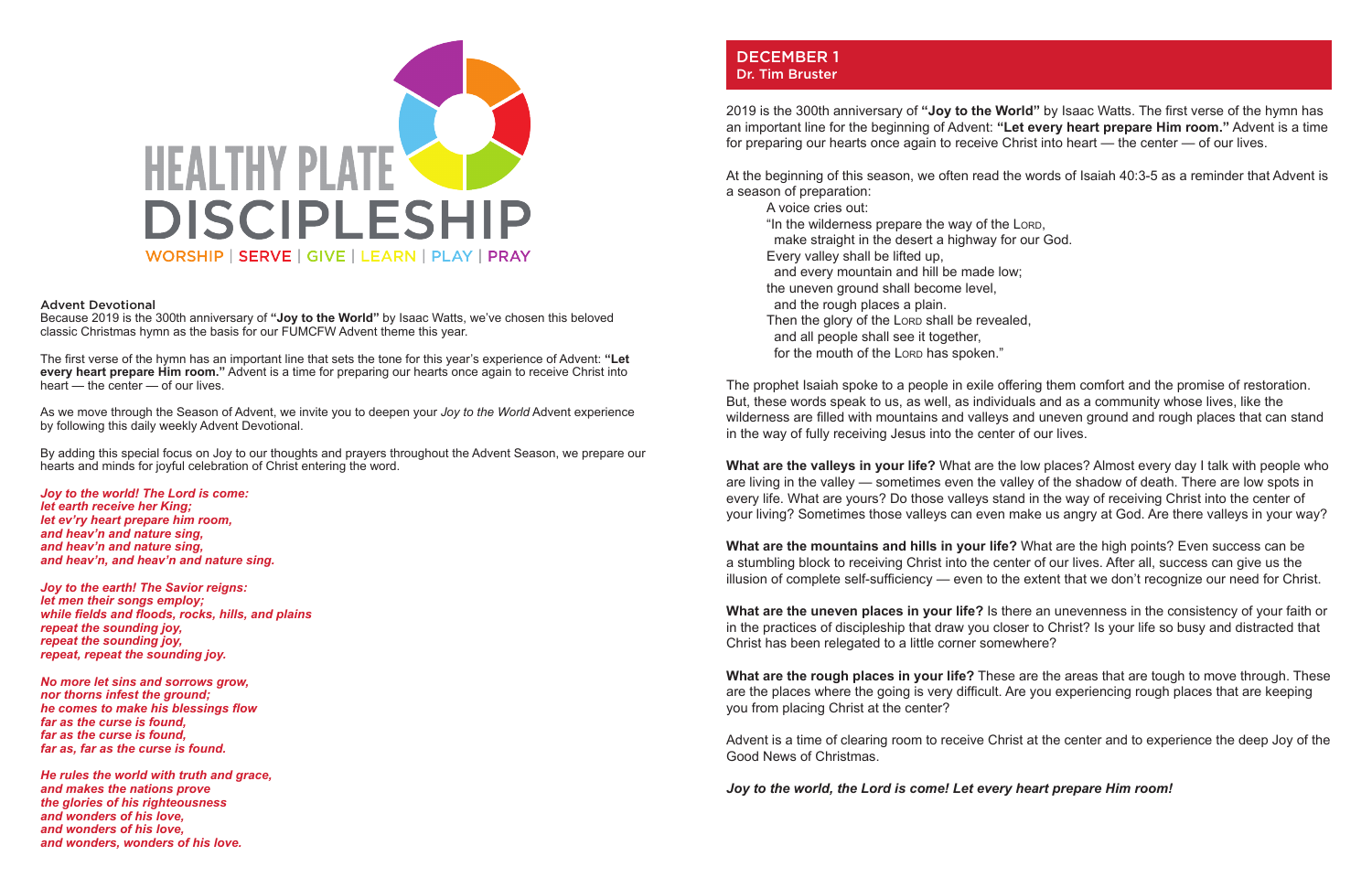#### **Prepare Him Room — Hopeful Joy**

Isaiah paints this picture: God's people were in exile. They were suffering. They were hopeless. The psalmist also captured their hopelessness: "By the rivers of Babylon we sat and wept when we remembered Zion. There on the poplars we hung our harps…our captors demanded songs of joy… How can we sing the songs of the Lord while in a foreign land?" (Psalm 137)

But new hope springs forth. There is one coming on whom the spirit of wisdom and understanding will rest. He will judge the needy with righteousness...The wolf will live with the lamb...Refugees will return home.

When the outlook is bleak, God brings change, sometimes to endure, sometimes to flourish but always offering God's love and joy. Change can come in unexpected ways…even as a baby. Hope, love, and joy came with a baby who eventually became Redeemer and Lord.

Invite Christ to heal your hurts and enrich your joy. Then you may discover hope for the living of these days. And you, too, can sing the songs of the Lord and repeat the sounding joy! Christmas blessings to all.

#### **The Joy of Making Room**

The famous line in "Joy to the World" — "let every heart prepare him room" — reminds me of an exercise I led in a small group years ago. I asked everyone to go home and count how many shirts, pants, and shoes they had. The point was of course to think about sharing more, buying less, and generally relieving of ourselves of the idea that more clothes or things would really bring us that much joy.

That exercise of cleaning out the closet and making more room, was easier for me than the idea of cleaning out the closet of my mind to make room for better stuff than is in there sometimes.

In my mind, for example, there is always a box full of unexamined ideas. Here I can pull out easy answers to hard questions and adorn them with the stuff in the other box labeled "false consensus syndrome." (It's really a thing). That's the box containing the assumption that others agree with me, even if I don't actually know that to be true.

These boxes take up too much space, and they are heavy and hard to move, and they can make a mess of my relationships.

How much better it would be to unclutter my mind a bit and leave room for more thoughtful questioning of what I think I know, and then perhaps more empathy and truth! Making room in my mind and heart for Jesus, means making room for changing, learning, changing, and repeating the cycle — so I can be a part of 'joy to the world.'

#### DECEMBER 3 Rev. Jim Abel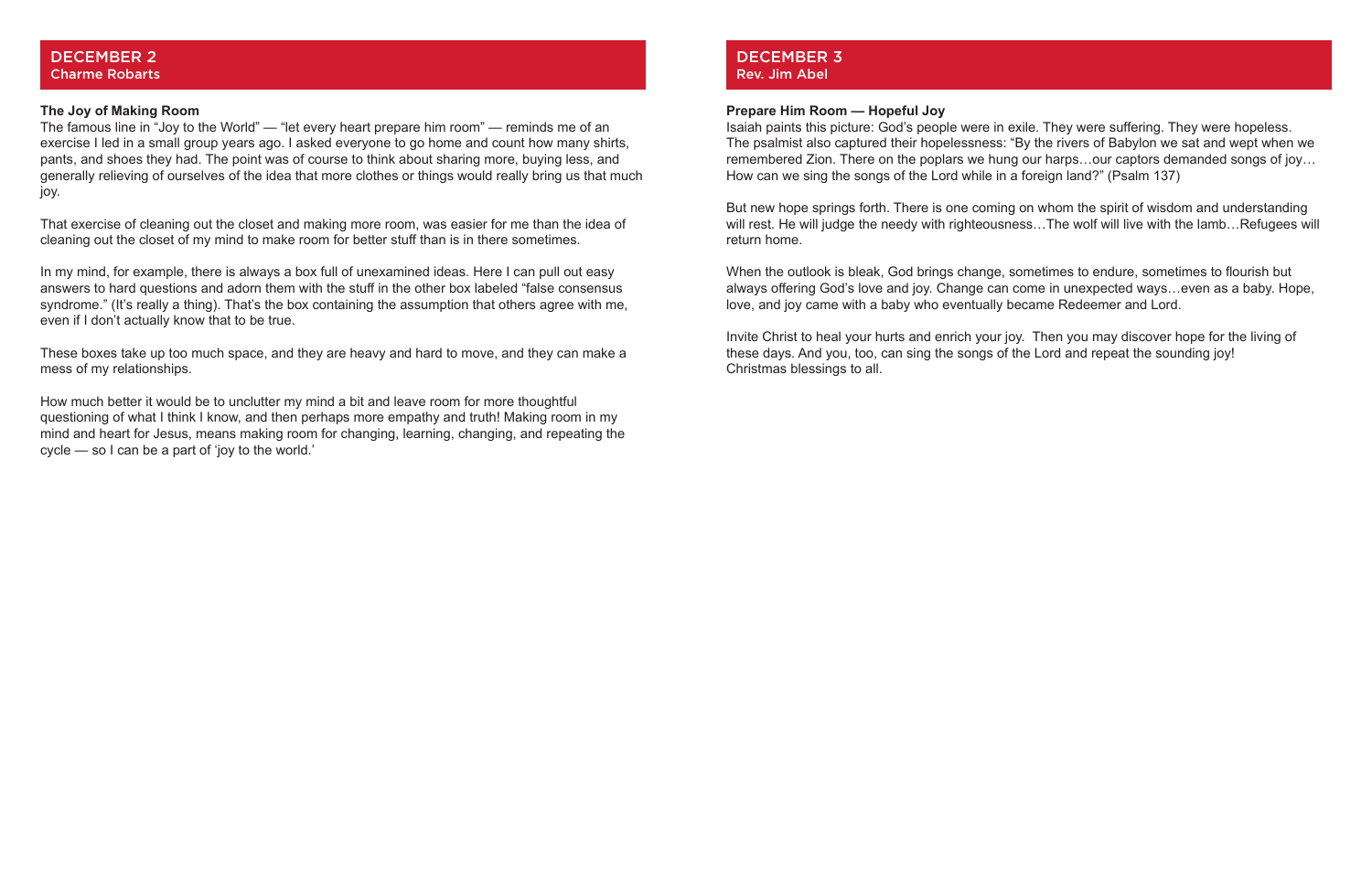"Sing to the Lord a new song, for he has done marvelous things; his right hand and his holy arm have worked salvation for him." **—** Psalm 98:1

I love the Christmas season. I get very excited decorating my house and putting up 4 Christmas trees. I treasure all the Christmas parties and spending time with family and friends. I drive around all the different neighborhoods and go to Holiday in the Park to see the lights. However, my favorite part of Christmas is the **music.** 

Music has been a part of creation since the beginning of time. Birds sing their songs. Trees rustle and strain with the blowing of the wind. Seas pound or gently lap in rhythmic waves on the shores. In the human experience, music resonates with the depths of our souls.

In this Christmas season we can bring joy to this world by singing and telling others about the newborn Child.

With all its melodies and harmonies, rhythms and refrains, music is a fitting expression of our love toward God. To keep our hearts tender, we too need to remember the Lord's goodness, and one way to ensure we do not forget is to sing of his gracious love.

Singing of the holy, almighty, creator God reminds us who God is and who we are in relationship with a loving God.

Psalm 98 is an expression of jubilant, joyful praise. With trumpets blasting, hands clapping, and people singing and shouting for joy, there is a great celebration of all the wonderful things God has done — and all creation joins in!

For me, hopeful joy means waking up each day recognizing the new opportunity in front of me to make changes, to push boundaries, to show God's love to someone that others deem unworthy. Hopeful joy is imagining a healthier, less polluted, home for my children. Hopeful joy is dreaming of an economy that strives for the flourishing of all created things instead of feeding into our addiction to consumerism. Hopeful joy is envisioning a United Methodist Church that isn't content to let others do the work, but is willing to take risks to achieve what we mean when we say "thy Kingdom come, thy will be done, on earth as it is in heaven."

> Every day our lives can show that we are bringing joyful Praise to God. Our lives are the music that tells the story of the redemption and hope we have in Christ. Through our lives others hear the joyful music of what living in relationship with a loving God is all about. And hopefully they will want to be a part of that music too.

What music will your life express for the Lord today?

#### **Prayer**

God, you compose the melodies and harmonies of our lives, and you invite us to move in rhythm with you. May the song of our hearts be filled with joy and may the tune of our lives be pure and true. In Jesus' name we pray. Amen.

According to one of my seminary professors, "The birth of a child is God's initiative to set everything right in the world." The Christ child was perhaps the first child who was destined to set things right in the world, but "hopeful joy," to me and Dr. Sprinkle, means that Jesus was just the first of many. We have the opportunity to learn from our mistakes, and with every new child that comes into this world we get a chance to raise them better. We can nurture the next generation towards what it looks like to have genuine wholeness in community not fragmented with -isms. We can work towards what it looks like to love *all* thy neighbors authentically, not just because it's the 'Christian' thing to do, but because we want to.

Hopeful joy exists in the uncomfy spaces, in the places that get us outside our comfort zone. We can't afford to wait for someone else to make the changes we're hopeful for. In this season of Advent, as we approach the birth of the Christ child, what are you hopeful for? What do you see in the world around you that you wish was different? But also ask yourself: What can I do to change it?

#### DECEMBER 5 Rev. Phyllis Barren

#### DECEMBER 4 Jenny Spidell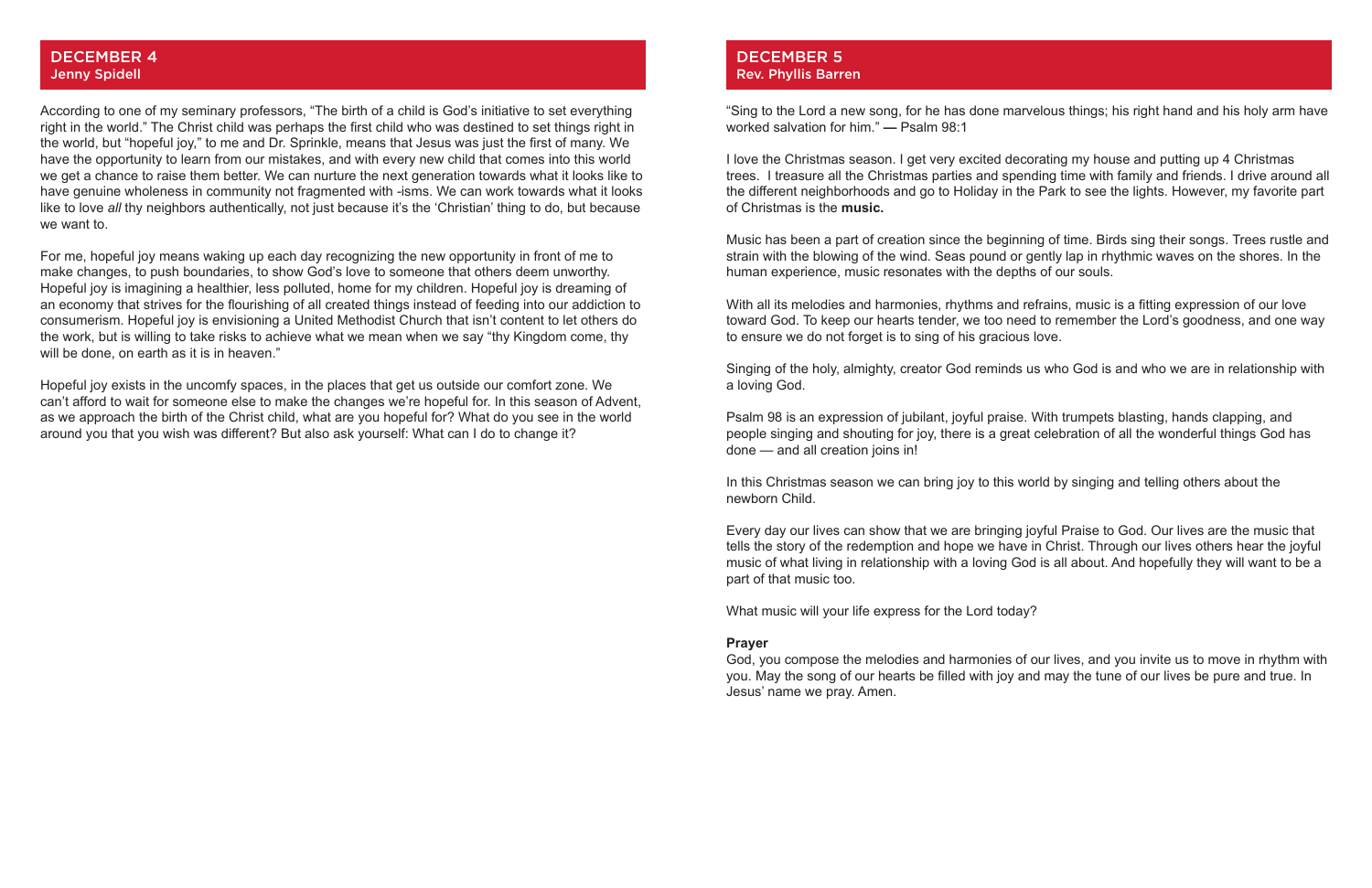#### **Seeing Through the Eyes of Faith**

Religious faith is a way of seeing and experiencing the world. Christian faith involves seeing and experiencing the world as being graced by God, so that whatever befalls us is seen in a larger perspective than that of our own needs and pains. Christian faith is a *vision* on the world. And that vision begins in a story of the advent of Jesus Christ.

Advent is a season of anticipation of the coming of Christ. It is a Bible story about events long ago in a far-off land. But religiously, it is so much more than that. It's about the continual coming of Christ into our lives today, the presence of God's grace in Christ that reshapes the very way we see our world. Christmas is really about the continual occurrence of God's presence in our lives which enables us to see with new eyes — eyes filled with joy and peace rather than despair and anger. Isaiah anticipates this new perspective when he envisions a time when "[Nations] shall beat their swords into plowshares and their spears into pruning hooks; nations shall not lift up sword against nation, neither shall they learn war anymore." May the joy and peace we anticipate in Advent be the lenses through which you experience your life.

#### **Prayer**

Gracious God, remind us as we commemorate the event of Jesus' birth so long ago, that you are present with us *now,* always and everywhere. May we see through the eyes of faith your pure unbounded grace that permeates all of creation and cradles us from our birth to our death. In the name of Jesus, whom we call the Christ, Amen.

*Describe an experience that you've had in which the perspective of God's grace has enabled you to see with new eyes.*

Psalm 98 as interpreted by Nan Merrill in *Psalms for Praying* is the psalm for this week in Advent. As I read it, I am reminded of her words in Psalm 106 which I use as part of my daily practice. She writes, "May we be bearers of joy." What does it mean to be a bearer of Joy?

My pondering lead me to recognize that joy is not based on outcome. Joy is not the same as happiness. Happiness usually comes from a positive result or an anticipated outcome i.e. fame, wealth or good fortune. Rather, joy comes from within when we forget ourselves, practice empathy for the neighbor and live in gratitude.

At "Room in the Inn," we stand in circle with the guests as one of our guests says the blessing for the evening meal. These prayers are always about thanksgiving, appreciation and praise in the midst of many difficulties. In this circle, holding hands, I recognize that we are all connected to each other and to the Holy One. When visiting the Rocky Mountains, walking on a beach or looking at the stars at night, like the psalmist I am overcome by joy in the cosmos and how it is amazingly crafted and sustained! In all these settings, it seems to appear in those aha moments when I am conscious that the indwelling spirit of the Creator is present right here, right now. As author Judy Cannato writes, "The whole cosmos is a revelation of the Creator's self-giving, which is love.

When the psalmist speaks of the spirit of the beloved, these words evoke such exuberance, they tumble off the page. Listen, make a joyful noise to Love's eternal flame, break forth into joyful song and praise, the seas laugh, the waves clap their hands, the hills ring out with joy!! Why? The Beloved is steadfast, unconditional love and righteousness."

Today, when most news is disturbing, the church and each one of us as the community of faith are called to be bearers of joy! Our message is counter intuitive and against the norm. And, Psalm 98 says it best, the Beloved radiates love to all the earth. All creation is held in that Love. Sing praises and shout for joy!

#### **Prayer**

Oh Beloved, our words of praise, and thanksgiving seem inadequate to the gift of joy which arrives unexpectedly. Open all of our senses to your presence and faithfulness to see the opportunities we have to be bearers of that joy to your world. Amen.

#### **Question for journaling**

How might we cultivate joy?

### DECEMBER 7 Dr. David Grant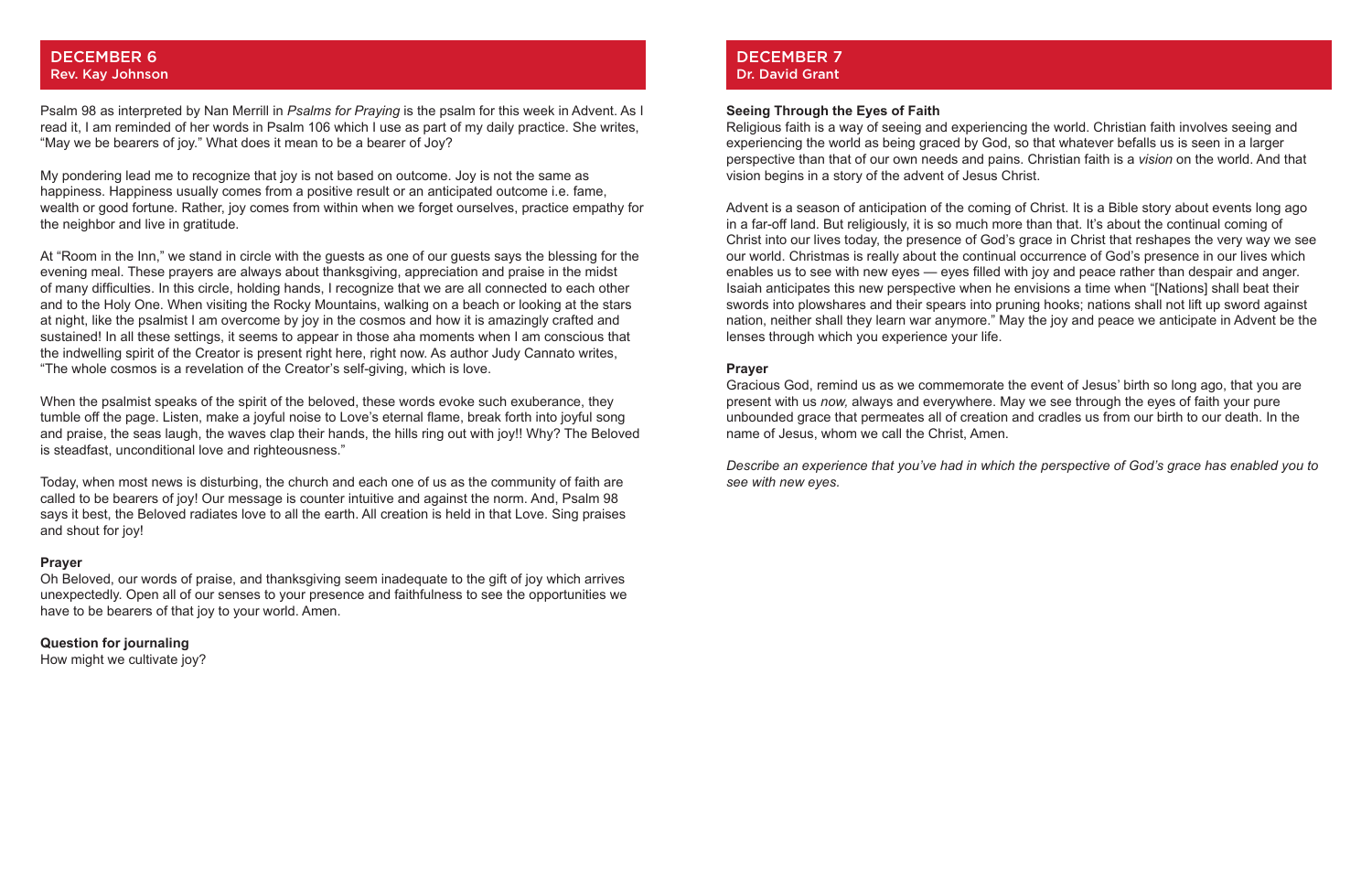#### **Music is what ties Christmas together**

Joy to the World! The Lord has come! Let every heart prepare him room and let heaven and nature sing! What wonderful news! Let us all make room in our hearts and minds for teachings and example of our Savior.

Growing up as a preacher's kid, my fondest memories of Advent were 11:00 pm Christmas Eve services when I was young, and it was very special to stay up until midnight. The bells in the sanctuary would toll at the end of the service signifying Christmas Day, as we exited the sanctuary into the chilled night air. The music and singing carols in those Christmas Eve services were the highlights and have always been a fitting climax to the Advent season. But music throughout Advent is always the common thread that reminds me of the Christmas story and the gift a Savior. My parents always had Christmas music playing while the tree was being decorated, a tradition that I continue today. While I have heard the Christmas stories innumerable times throughout my life, it is the music that brings me back to that childlike emotion of the **wonder** of the Christmas Gift, our Savior and our example of the love of God. The music and the story reminds me that God came into the world as an infant, growing an living life like each of us, understanding what it means to be fully human and an example of how we are to live and love to all of people who are God's children.

I'm in the TSA line at the airport — it's long and twisting and stretches clear to the end of the corridor. The sign above says "35-minute wait time" — my flight leaves in 45. I remember to breathe. It's shuffling hypnotically and I drift off, remembering the line at Velvet Taco the week before, music playing in the background. The employees spoke to each customer like they were seated with a friend, at a table, having a conversation about food, clothing styles, and hair color. "So, what kind of day are you having?" "Good morning, how ya' doin'?" "Honestly, I like more onions on my fish taco'" said the young woman clarifying my order, "so, later, when I talk to friends, they'll know my day was a spicy one!" Each order they call out is accompanied by "Love the color of your hair," or "I hope this makes your day a little better," or "I look forward to seeing you next time." Suddenly, any stress I brought in with me that day had dissipated by the time I left with my tacos!

Back in line — still moving slowly — we pass one another a third and fourth time, awkwardly trying to avoid looking too directly at each other, though I am starting to feel oddly connected to these people and tempted to start up a conversation. "Hey, didn't I just see you a minute ago? We should be friends!"

It's all seriousness in the TSA line, though, with an implicit fear or anxiety that accompanies the process. And I get it. We want to be safe. And we don't want to miss our flight. But what we may be missing in such a moment, like all our moments, is joy. In all our lines and routines and even challenging, frustrating moments, I wonder, "If joy is possible, how does one prepare the way for it in such a place, or a time, as this?"

John the Baptist felt something, so he dressed up crazy and started shouting, "Make way for joy. Make a path for love! Cause it's already here!" And maybe that's the ticket — we don't wait for it. We jump into the lifeline and take it on faith — the little moments of joy at the heart of the matter that hold the whole thing together, even when things seem to be falling apart. Life can be anxious or mundane, or failing to meet my expectations? Waiting for it doesn't help. "Repent" says John. "Turn around, take notice! It's here!" The 14th century poet, Rumi, wrote, "Your task is not to seek out love, but merely to seek and find all the barriers within yourself that you have built against it." Joy — the heart of God in the heart of life — are always present.

It just needs a path.

#### **Prayer**

Holy One, in this very moment, and the next, and the next, I will clear a path in my anxiousness or my anger or my cynicism, with a deep breath and curious heart, and mine the path for joy.

#### DECEMBER 9 Larry Ammerman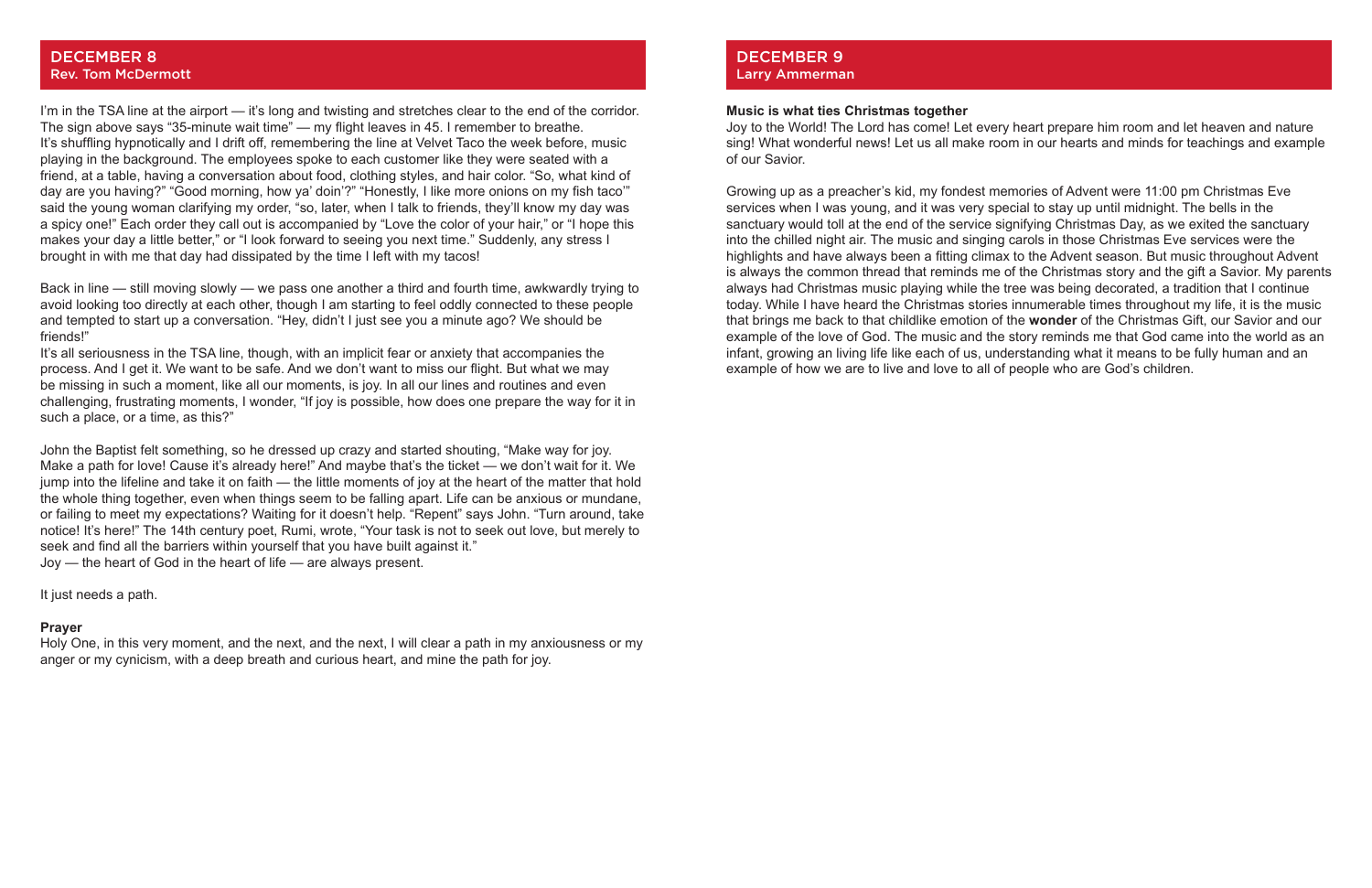"We are fragile creatures, and it is from this weakness, not despite it, that we discover the possibility of true joy." — Desmond Tutu

Every year around November 13th, I remember a particular evening when I was in 7th grade. Looking in the bathroom mirror at home soon after football practice, I noticed a knot in my neck. Within six days I had a biopsy, was diagnosed with Hodgkin's Lymphoma, and moved to Memphis for treatment at St. Jude Children's Hospital. At the end of a two-week blur, I found myself in the familiar traditions of Thanksgiving Day. But I was too sick to enjoy the day's feast. Instead of hunger, I felt only a haunting emptiness that seemed to say I was in a strange land.

After 6 months of struggling through overwhelming chemo, radiation, and surgery, when I was finally able to return to my familiar home, I realized that I, too, had become strange and unfamiliar. I noticed that many of my friends were afraid to visit me and did not know what to do or say. In just 6 months I had gone from playing football at 115 lbs. down to 75 lbs. and was too weak to attend school.

But it was in that time of fragility, isolation and pain, that I discovered something deeply healing that probably helped save my life. Lying silently in the back yard in the warmth of springtime, I noticed a mockingbird singing with great zeal. And something inside me awakened to the gift of "Presence" in that moment. I began to notice that I was surrounded by a symphony of nature's sounds, sights, and smells. In the midst of my weakness, I discovered a deep joy and delight.

Now I know that my heart was being prepared and helping to make room for the very real and personal experience of the Presence of Christ. And the experience of that Presence has changed the way I see everything. I discovered at my core, a gift I was receiving from cancer — a deep sense of celebration within, that filled me with gratitude.

Looking from the outside, I had not moved. But on the inside, where I once had felt isolated with deep sadness, I was now experiencing a sense of wonder and wholeness. As in the familiar hymn, I was experiencing "heaven and nature" singing with joy to the world, and of a peace that passes understanding. I suddenly knew deep within that I was part of something much bigger. I began to realize that I had "new ears to hear and new eyes to see." How awesomely amazing is this grace!

After almost 50 years, though in times of busy distraction I may forget, the sanctuary of nature (especially when I hear a mockingbird singing) reminds me to prepare my heart, and to follow the songs of "Presence" toward renewed purpose and the power of compassion. I now experience it as listening with "ears of the heart" in ever deepening, Contemplative Prayer. (St. Paul wrote: "Rejoice always, pray without ceasing. 1 Thessalonians 5:16-17.)

Today, take time (perhaps in nature) to let God quiet your soul, to breathe deeply in the Spirit, and prayerfully let go of your own words so you might silently prepare your heart to receive God's Word. Gently remember a difficult time in your life when you felt especially vulnerable. And listen with "the ears of your heart" for the songs of deep joy and the new life being born within you.

#### **Repeat the sounding Joy — Loving Joy**

 "Comfort my people…speak compassionately…every valley will be raised up and every mountain and hill will be flattened…uneven ground will become level, and rough terrain a valley plain." Isaiah's words describe the experience of each of us. At different times, we hope for compassionate words of comfort, for the valley to be raised up, the mountain to be flattened, the rough places plain.

What is your valley of despair, or hopelessness? What is your mountain that seems insurmountable? What rough place are you going through? Who will bring comfort and speak words of compassion to you?

In our dementia ministry, we know there are many in despair, hopelessness, facing an insurmountable mountain, going through the roughest times of their lives. How can we bring comfort and speak words of compassion to them?

Hear these words based on Matthew 25:

"I was hungry and had forgotten how to eat and you fed me.

I was thirsty and I couldn't tell you when I needed a drink and you gave me a drink without my asking. I was lost and lonely, losing a sense of myself and those I love, a stranger in a world I could no longer understand, and you treated me like a good friend.

I was naked, not remembering how, nor having the skill to dress myself and you dressed me and helped me to look nice.

I was sick with a disease I did not choose and did not understand, and you did not shy away from me. I was in prison, locked in a prison inside myself, unable to communicate and you visited and reassured me."

And the king will reply to them "I assure that when you have done it for one of the least of these brothers and sisters of mine, you have done it for me."

You can be the reason that these will find hopeful joy in this season.

## DECEMBER 11 Dr. Len Delony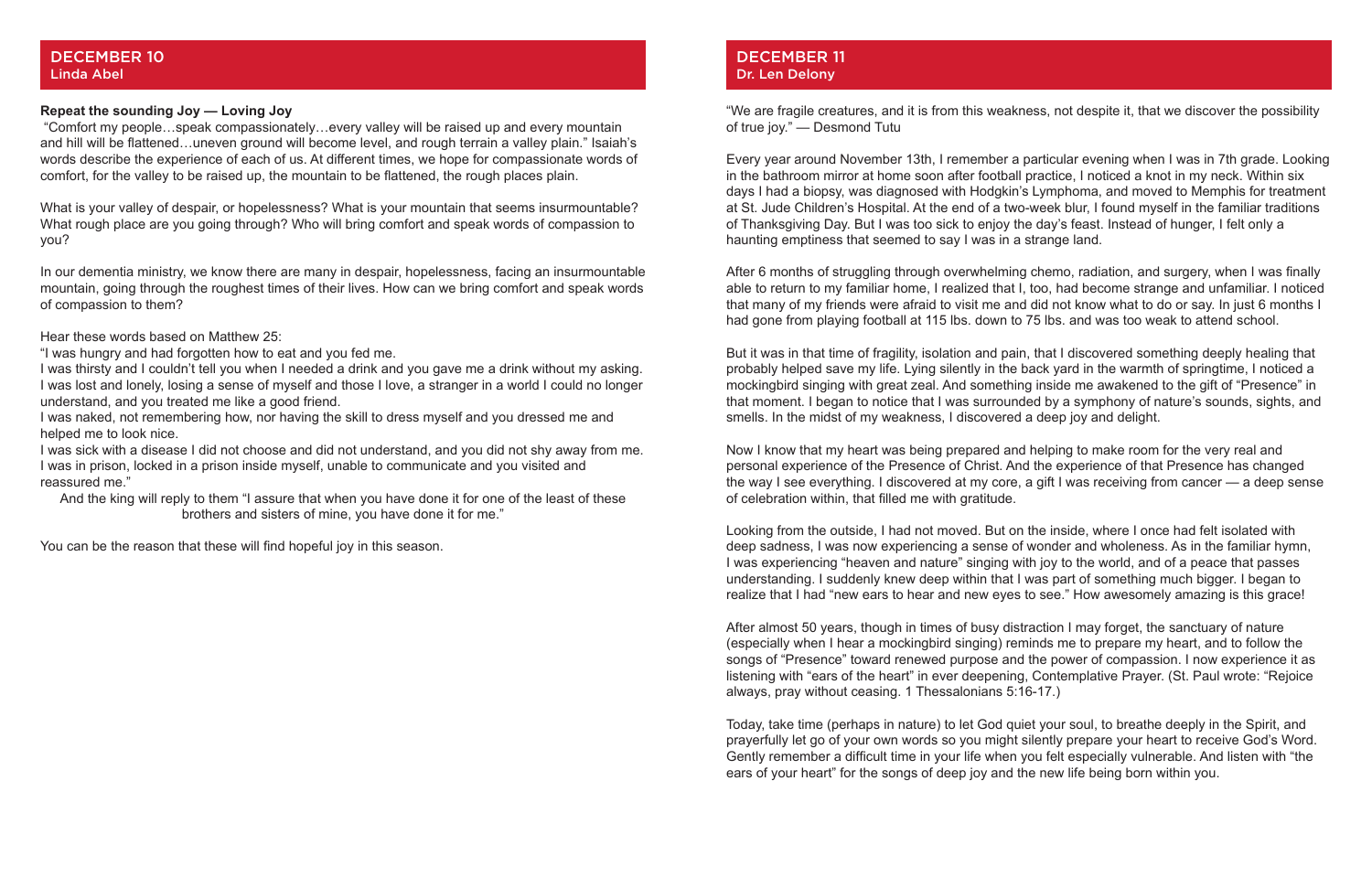This past Sunday, Choral Union presented to our congregation, *JUBILATE DEO* by composer and arranger, Dan Forrest. As the choir prepared this incredible work, it came to me that within each movement, and there are seven of them, God is telling us to **do something**. We must do seven things according to this adaptation of *Psalm 100!*

First, we must ALL SHOUT TO THE LORD WITH GLADNESS! Even if we can't sing, we can still shout the praises to our Lord.

Second, we must DO SOMETHING FOR THE LORD. Why? We do this because God makes us happy. He fills us with joy!"

Third, we must come to where the Lord is. We can sing to him, we can talk to him, but, first, we must come to him. God will always hear all that we say and sing, by using prayer as an avenue to converse with him.

Fourth, we must know who God is. God will be faithful to his servants and his servants will be faithful to God.

Fifth, we must go to where God's people are and worship with them, as well as tell God how much you love him.

Sixth, Say thank-you to the God for everything. We must thank him always, because he is always loving and kind to us.

Seventh, we must **Bless His Name**. This means that God likes us to say good things about him. Seven things we must do. Do all this because the LORD is good. He is always loving and kind. He will always do what he has promised to us. **THE LORD IS A GREAT GOD**!

#### **Joy to the World**

It might have been a cold day that December in the middle of The Great Depression, when a baby girl was born into a rather insecure family. Even with these conditions, the birth was considered a joyous event. The parents, as well as a sister and two brothers welcomed the baby to love and care for. After her parent's untimely death, she and her three siblings went to live with their grandmother. "Wooie," also lived there in order to take care of the children while Gran put her upcoming teacher retirement on hold. The children never knew that money was tight — they only knew the joy of being loved.

There was a large back yard full of interesting animals and places to play. Living close to a school yard, the boys spent much of their time there, playing ball. Sometimes the little girl would be found playing ball over there too. In those days you could play most anywhere in the neighborhood.

Often friends that had grown up with her mother came to visit. They were important visitors because they brought stories of their childhood together — and sometimes they even brought gifts. The stories were especially appreciated.

As a young woman, after college and teaching for a few years, she married a man who was solidly true and devoted to her. Their marriage of 50 years brought forth three children who have honored their parents with lives of responsibility and truth.

The seven "perfect" grandchildren have been the icing on the cake — however, they could lose their place by the newest addition — a Great Grandson!

All through her life, this woman has observed God's Gift of Joy! — in times of happiness and even in times of sorrow. Joy was there to greet her birth; and especially for her when her grandmother altered her own life to benefit the children. Her wedding was a Joyful affair; Joy accompanied the birth of every child and grandchild. And, in her deepest grief, God was there to direct her; showing her how to use His Joy for the benefit of others.

The baby girl is now an older woman (some might even call her an "old woman"). She welcomes each day in anticipation of hearing one more Sounding Joy of God's Love!

#### **Prayer**

Gracious Lord, the Angels sang of the Joy given to us the night you were born in Bethlehem. Help us to remember you were sent in love, and your love is to be shared with all people. We are all children of God, who loves us and asks us to love others as ourselves. It is up to us to spread that Joy to the World. We pray that we fulfill that command and spread the Joy of Christmas all our days. Amen.

#### **Journaling**

"A Lifetime of Joy"

#### DECEMBER 13 Robert Stovall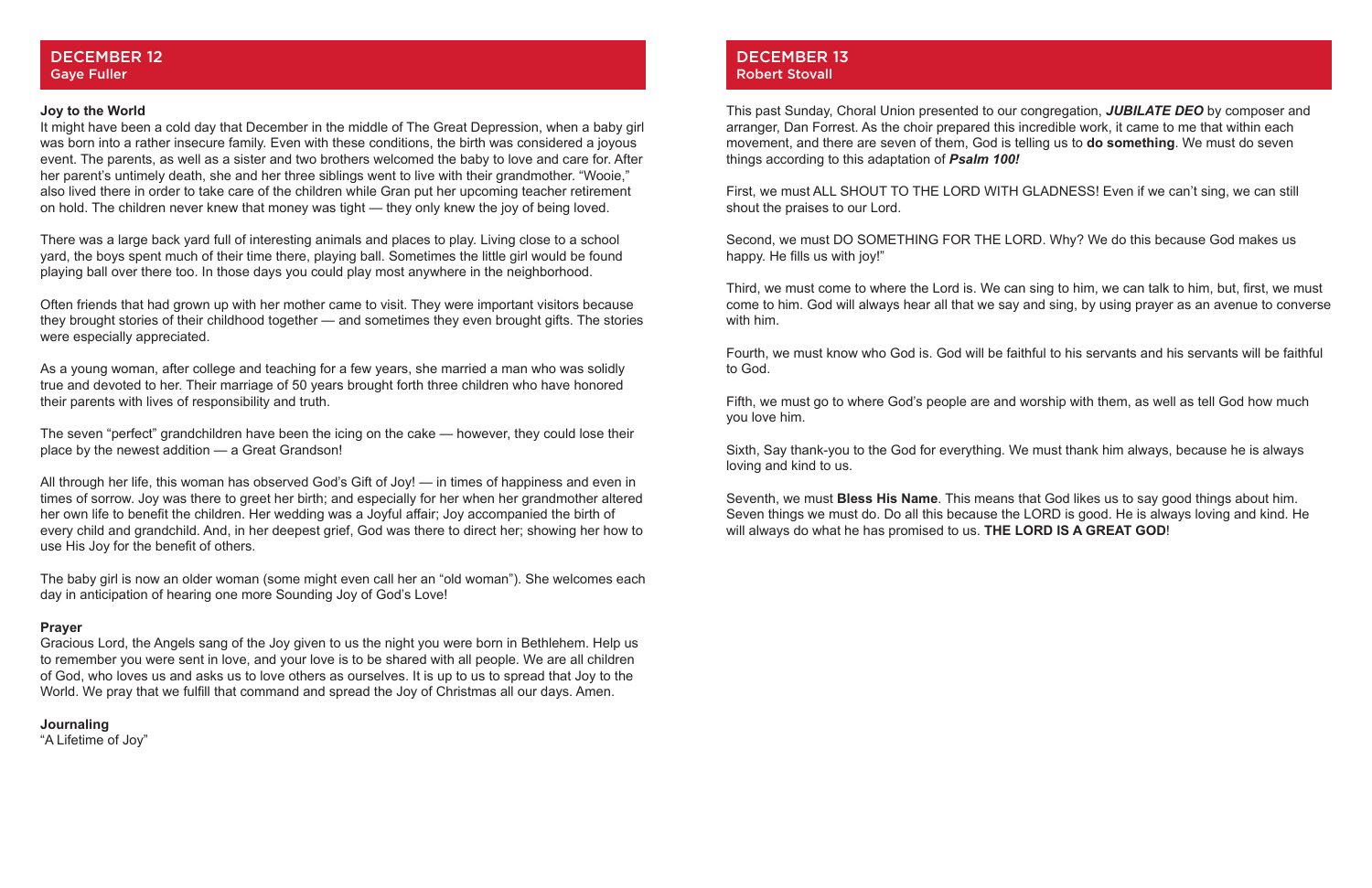#### **Make the Blessings Flow**

Notice that the line from the carol is NOT — *He comes to make his blessings where there were no blessings before.*

It's — *He comes to make his blessings FLOW.*

The blessings are already there! How might you help make God's blessings flow? You could:

- Offer to do a new chore around the house. Helping is a blessing.
- Call a relative just to say, "I love you." Connection is a blessing.
- Donate canned food to the Mission. Giving is a blessing.
- Pray for someone in need. Prayer is a blessing.
- Go sit with someone who's all alone. Reaching out is a blessing.

- A funny joke is a blessing.
- A snuggly dog is a blessing.
- A warm blanket on a cold night is a blessing.
- Clean water is a blessing.
- Food to eat is a blessing.
- A friend is a blessing.
- Family is a blessing.

And hey — blessings work in many directions. While you're actively blessing others, make sure to recognize ways others are blessing *you*.

You are worthy to receive blessings. You are worthy to *be* a blessing.

God bless you.

"Sing to the Lord a new song because he has done wonderful things! Sing your praises to the Lord with the lyre — with the lyre and the sound of music. With trumpets and a horn blast, shout triumphantly before the Lord, the king! Let the sea and everything in it roar; the world and all its inhabitants too. Let all the rivers clap their hands; let the mountains rejoice out loud altogether before the Lord." —Selections from Psalm 98

Humankind is always seeking out music, and our brains are capable of hearing just about anything as music. We naturally pick out patterns of sounds that repeat or are melodic in the world around us and will attempt to place them together inside our head to form music — because music helps us better understand and connect with the world around us.

But music is not uniquely human. Birds use similar pitch relationships and combination of notes as human composers and are capable of transposing pitches across keys and creating music in harmony. Monkeys use rhythm to communicate with one another about danger or food and can match tempo at varying speeds. Humpback whales use musical phrases similar to ours and combine and repeat those phrases to compose songs as long as a movement in a symphony.

Even beyond the animal world, ambient sound is a central component of the world around us and the music of nature. The ambient sound of an environment mimics that of an orchestra — each creature has its own frequency and amplitude and works in concert with the other voices around it, all underscored by the sound of the wind moving the leaves or the water running through the creek bed.

And all these things were created by a God that calls them good and beautifully and wonderfully made — including us. So we add our voices to the music of the world around us, singing out to praise the God that is always reaching out to us, never gives up on us and has called us beloved and good.

#### DECEMBER 15 Mark Burrows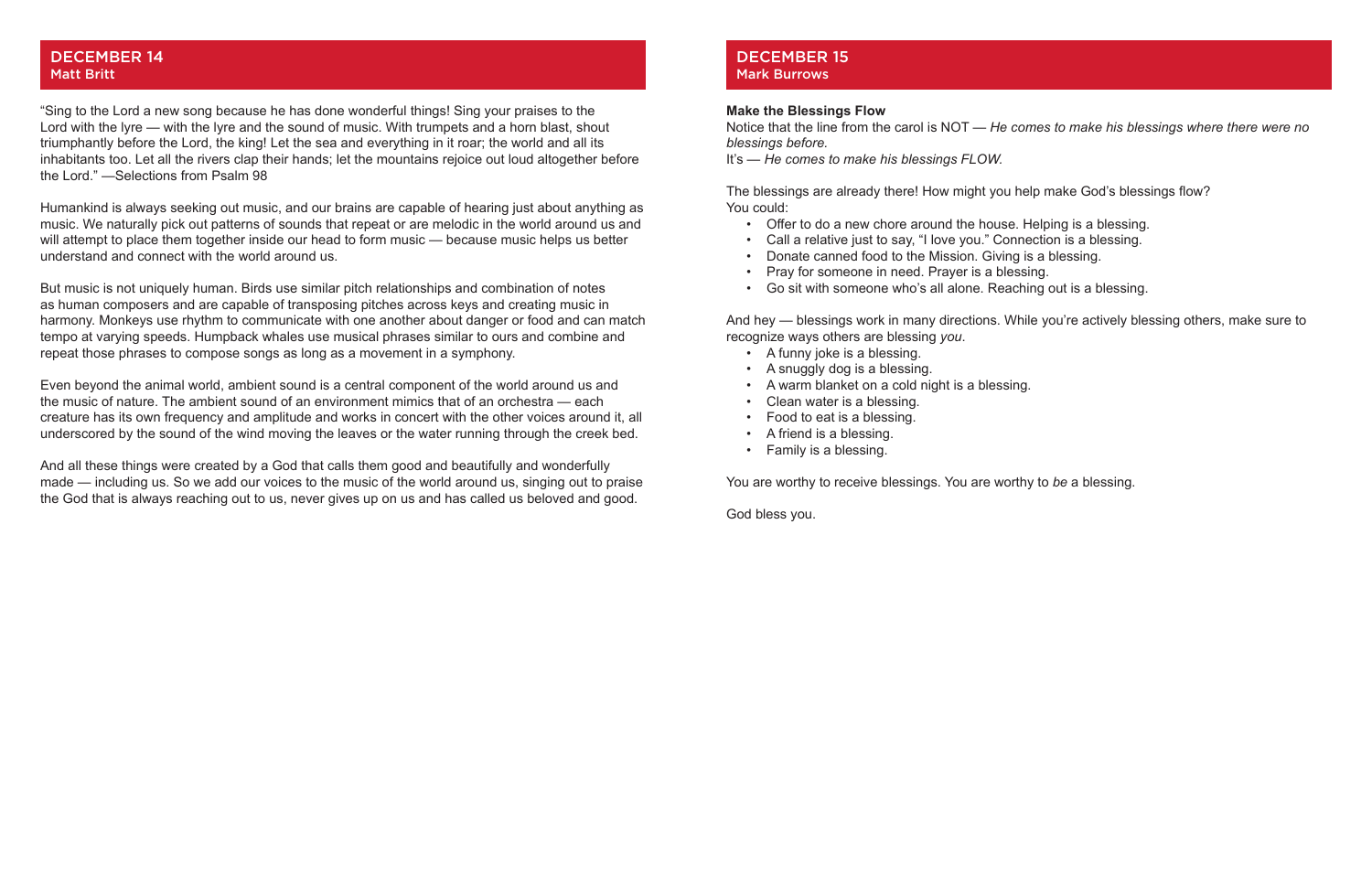#### **Unabashed Joy, Joyful Joy**

Hearing a baby laugh or watching puppies play comes to mind when I think of unabashed joy. However, in Nan C. Merrill's translation of Psalm 98 she writes "Let the voices of all people blend in harmony, in unison let the people magnify the Beloved!" this brings a totally different mindset to unabashed joy. I have traveled with the youth choir from FUMCFW now for 10 summers when they go on tour. They sing at nursing homes, retirement facilities, and children's homes. The last thing we do as a group is sing "What A Wonderful World" *with* the residents. Everyone is touching someone else, holding their hand, laying a hand on a shoulder, or simply touching an arm. We are all connected as one. The joy on the faces of the people in the room always brings tears to my eyes. They aren't sad tears but tears of joy as I watch the youth and the elderly become one voice in song. We sang one year at the memorial for Martin Luther King Junior. We were in a large circle and many others, not part of our group, that were visiting at the same time joined with us as we sang. It was a powerful moment in my life.

There must have been many moments in Mary's life when she felt joy hearing her son's magical baby laugh or watching a newborn donkey or calf play. There must have been times that she sang to Jesus and others may have joined with her, filling her eyes with tears of joy. Mary knew what the birth of her son meant to the world and she rejoiced. What are things in your life big or small that you can rejoice in this season?

#### **Prayer**

God, help us to find unabashed joy as we move closer to celebrating the birth of Jesus. Help us listen for the laughter and watch for playfulness. Hear us sing praises of Joy to the World, the Lord is come! Amen.

"*Joy* can wrap its arms around the *full* spectrum of the *human experience*." — Rob Bell

In his time spent with two world leaders meeting together, Douglas Abrams, author of the book, *The Book of Joy*, commented on a conversation between His Holiness the Dali Lama and Archbishop Desmond Tutu regarding suffering and compassion. Both had either witnessed or been subjected to horrific suffering — one in exile and constant threat of death for over 60 years, the other leading the path to reconciliation in the aftermath of Apartheid. (ex. Desmond Tutu witnessed the meeting of a man who had slaughtered with a machete the entire family of another man — and there was forgiveness, a new beginning, a growing friendship, and peace.) Yet, these two men expressed genuine joy in life. How? "Begin with compassion." Compassion, they both agreed, knits people together. "When we recognize that we are all connected, one family — the human family — we are then able to feel and show compassion. And "compassion," they said, 'is the birth of true joy'."

"Joy is not the absence of suffering or tragedy but the ability to lessen one's self-absorption." — Bishop Tutu

"Discovering more joy does not, save us from the inevitability of hardship and heartbreak. In fact, we may cry more easily, but we will laugh more easily too. Perhaps we are just more alive. Yet as we discover more joy, we can face suffering in a way that ennobles rather than embitters. We have hardship without becoming hard. We have heartbreaks without being broken." — Bishop Tutu

In our scripture reading about Mary, her joy is the result of her compassion for her people who suffered. She understood that her own personal suffering was a part of the suffering of all, even if different in kind. But, to turn away from an act of compassion was, for her as a woman of great faith and enduring hope, her true humanity. And so, her compassion made way to joy — not happiness, a fleeting experience, but true and abiding joy. A joy that would be for ALL people, most especially those who suffered.

During this Advent season, recognize the connectedness of all people and all creation and let that spur you on to compassion — not just a feeling, but a willingness to be connected — and that compassion will open you to the path of true and abiding joy.

#### DECEMBER17 Elaine Johnson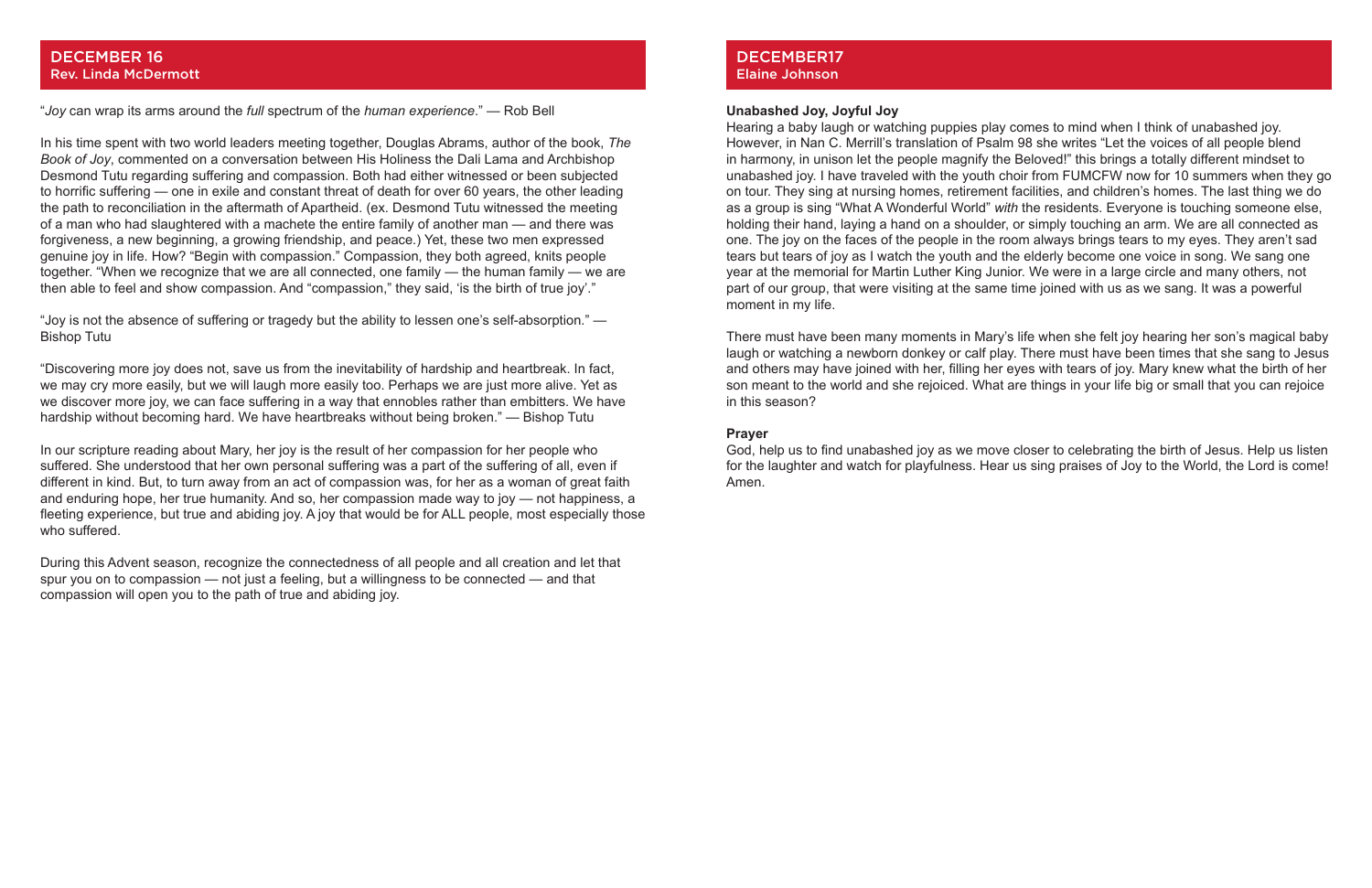Mary's song of joy (Luke 1:46-55) begins with these words, "With all my heart I glorify the Lord." This is an illustration of unabashed joy!

I have a wonderful friend, in his eclectic search for truth says, "Christianity is love, Joy and peace". He lives a life of unabashed joy, any time I am around him. He is continually reaching out for truth that enriches his life.

We live in a world where negative forces invite us to a life that is dark and foreboding. However, there are far more people worldwide, who practice love and compassion. This is unabashed joy when we choose to see it.

I live in a place where my main living space has an east double glass door. I get to experience a wonderful sunrise, almost daily. This new light of day is God saying to the world and to me, "I love you. This light will never fail you. This light gives life to every living thing." This is unabashed joy!

So, we can tune into Mary's song of joy and sing from our heart, with deep feeling and meaning, "Joy to The World"! This is unabashed joy, which lifts our world. We can see it in many ways, when we choose to focus our attention on this joy.

#### **Prayer**

God, thank you for the limitless ways joy can fill our life. May I learn to see more and more of this joy each new day.

#### **Reflection**

Today I will count all the ways joy comes flowing into my life and I will celebrate this reality with gratitude!

The "Christmas story" is one in which most all the characters are teenagers. Mary, Joseph, probably at least some of the shepherds, were teenagers. And I may be biased, as someone who works with teenagers, but I believe that is fundamentally necessary to the story itself.

Dr. Cari Parcells, a First Church member, and friend of the youth ministries, when asked what the biggest opportunity teenagers have, answered that it is that they "believe they really can do anything." Teenagers and young people have historically been on the front edge of political and social movements, innovation, and discovery, because they are naïve enough to think that the world really can change, and tend to change it in the process.

In the Old Testament, when Sarah is told she will have a child in her old age through God, she laughs, because she believes there is no way this can be. She, like so many adults, has come to believe the disappointments of our world are truer than the promises of God. When Mary is told she will bear a child through the Holy Spirit, she doesn't laugh — she praises God, and she runs to a trusted older family member, Elizabeth. Elizabeth doesn't tell her "that's ridiculous," or "you're being unrealistic" she cries out "God has blessed you above all women." She says it because the work that God has done in her, in giving her a child in her old age, recognizes the work God has done in Mary.

Those of us who have felt called, inspired, motivated, transformed by the Holy Spirit, when we are confronted by the young people around us, who are claiming great ambitions, ideas, calls themselves, ought to follow the example of Elizabeth. We ought not to speak from the war-weariness of the world, which may tempt us to tell them they are being ridiculous, or even laugh, but speak from the indisputable truth of the transformative work that God has done in us. We ought to respond to the calls that teenagers articulate to us as Elizabeth does — being filled with the Holy Spirit, and blurting out that they are blessed, and "happy is she who believed that the Lord would fulfill the promises he made to her." We know that God has worked in us, called us, transformed us, so, *yes*, of course, God is at work in you!

Because it's only then, only when Elizabeth tells her that *yes,* she is called, *yes,* she is blessed, *yes,*  she is to be the mother of the Son of God, that Mary sings the Magnificat. This teenage girl knows the truth in her heart from the beginning, but it is only when an adult sees, recognizes, validates, and celebrates the sacred work she has begun that Mary truly sings.

The Christmas story needs teenagers, who believe they really can change the world, who when confronted by an angel telling them that they will be the mother to the Son of God, don't laugh, but say "Let it be with me just as you have said." And it needs adults, its needs Elizabeth's who shelter teenage girls and see and affirm their gifts and callings, and give them the courage they need to shine, to lead, and even, to sing.

#### DECEMBER 19 Rev. Larry Grubb

#### DECEMBER 18 Kat Bair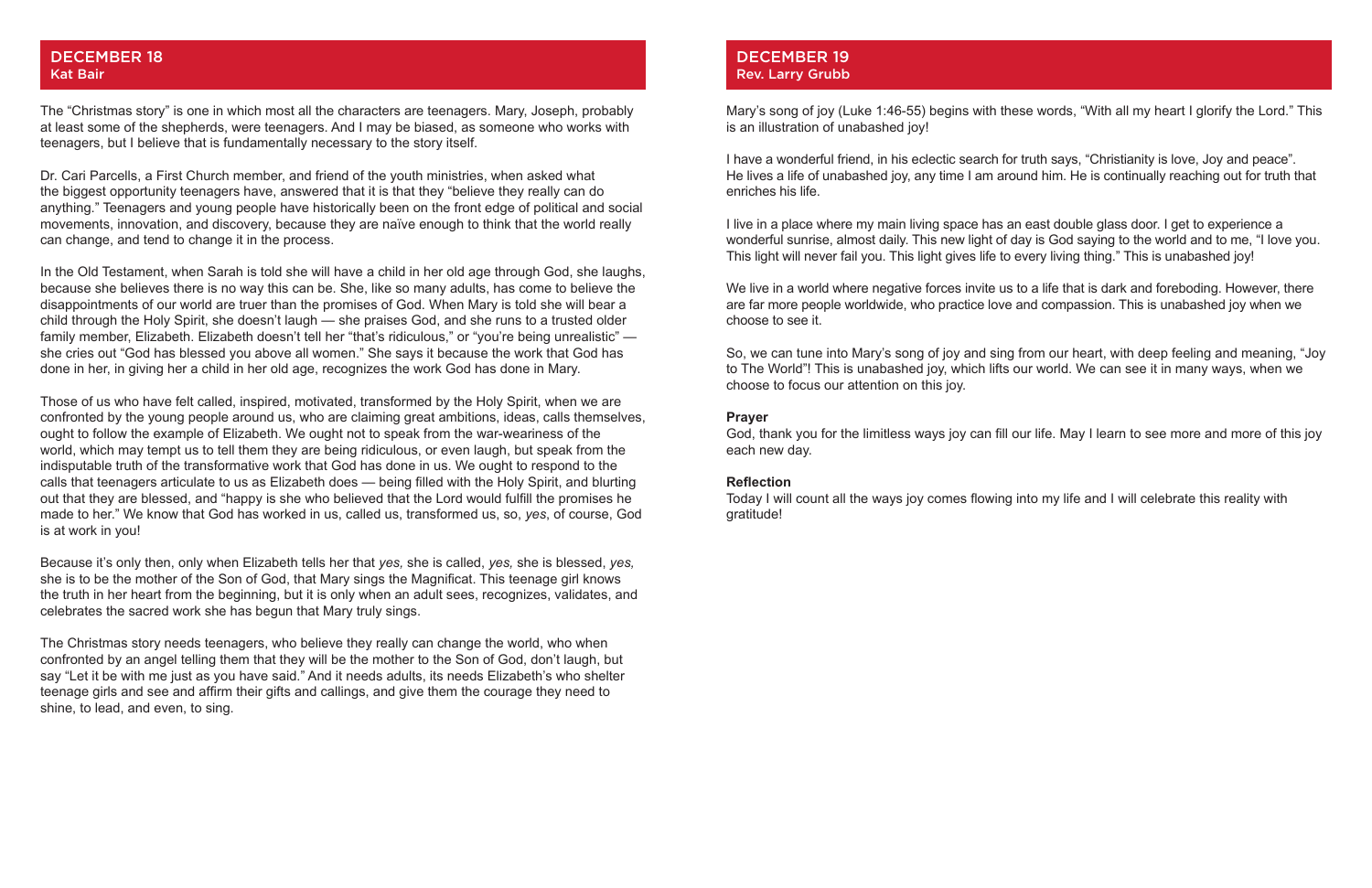While growing up, my family attended First Christian Church (Disciples of Christ) in Hastings, Nebraska. My dad was an elder and taught the adult Sunday school class every week. My mom regularly arranged meals for funerals and took food to shut-ins. I recall the feeling of joy and delight when she and I took food to a particular lady who was blind and temporarily bed-ridden. She was the sweetest person and had a dog who was attentive and watched over her. I cannot recall our conversations with her and other shut-ins we visited over time, but I vividly remember the feeling of joy that I got out of just being with them. Being raised by parents whose lives were centered in Christ was a blessing for me; and I learned that serving is a way of life that brings joy. At the age of 12, the church allowed me to take pipe organ lessons and practice in the sanctuary. By the age of 14, I became the church organist; and the joy of serving continued. As an adult, I have continued to glorify God and serve others through music as a choral music teacher in the schools and as organist of this magnificent church. It is a blessing to "serve the Lord with gladness" every day I am alive — what a joyful opportunity!

It was after Christmas, in the afternoon of one of those wonderful Texas winter days, sunny and in the 70s. We were in the backyard of our home; my beloved Susan had recently returned home following an extended stay in a rehab facility after a very serious illness. She was standing on the steps by the backdoor.

Our daughter Sarah was there with her two boys, Rhett and Evan. They had just ridden their new bikes. Our son David and his family were there. Andi, our daughter in-law, was holding their fivemonth-old baby boy, William. David was swinging Andrew, their one-and-a-half-year-old son, by his arms so he could kick the soccer ball as he played with Rhett and Evan.

I stopped and stood for a moment, taking into myself, how fortunate I was to be present at such a moment with our small extended family. I took a deep breath and thought, "it doesn't get any better than this."

#### **Prayer**

Help us, O God, to stop, pause, and see the wonder that is around us. May we allow it to continually, enrich our lives.

### DECEMBER 21 Peggy Graff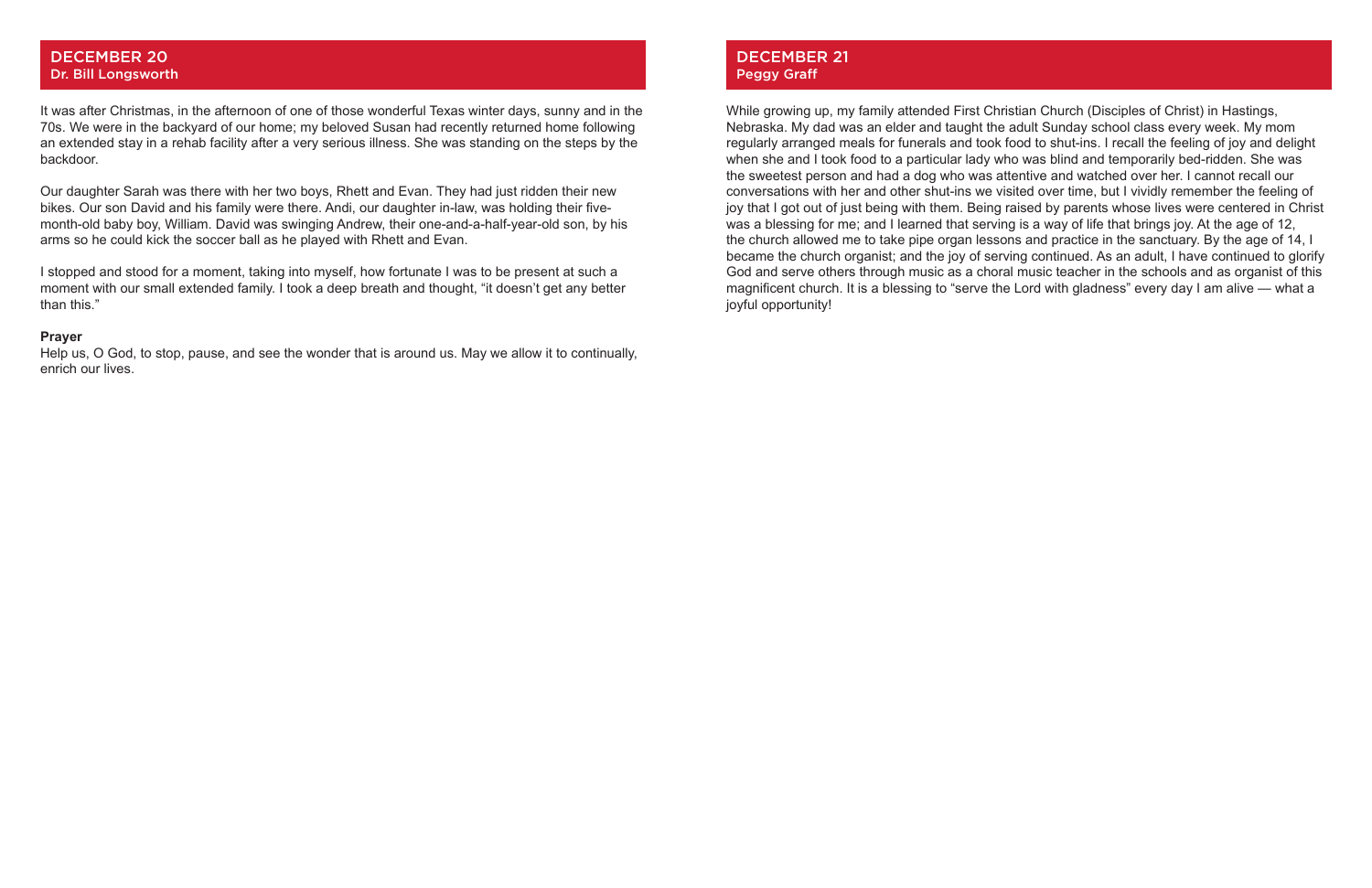When we were children, my older sister Claudia, my younger brother John, and I always looked forward with great anticipation and excitement to Advent and Christmas. Our father would always bring home a live evergreen tree and we would decorate it early in the season with bright lights, traditional family decorations, and top it with a bright star that we kept for many years. Our mother loved to bake, and so we always had all kinds of homemade Christmas cookies, chocolate fudge, the best divinity ever and lots of hot chocolate and popcorn. Our grandfather pastor, William A. Albright, had the hobby of making outdoor Christmas decorations in his shop, and so we had bright electric candles on stands on the front porch and other colorful decorations. Christmas Eve services were always special when we would sing in the children and youth choirs, dress up in homemade costumes for Christmas pageants, and sing the beloved Christmas hymns and carols by candlelight that we had memorized from birth.

Christmas is all about love and joy that keep coming to us as a gift by God's grace, and the coming of Jesus Christ among us on that original Christmas day and beyond is truly experienced best in a personal, incarnational and transformative heart-felt way through community with our families, friends and church. The Psalmist writes, "O sing to the Beloved a new song, for Love has done marvelous things. Yes, your steadfast Love and faithfulness are ever-present gifts in our lives." Psalm 98 As we all create new and special traditions, memories and unique Advent and Christmas experiences again this year in our homes, with friends and within our congregation, may the love and joy of Christ come to us all anew that we might sing a new song of praise and thank God for the marvelous things God is still doing among us with one another.

"Let the sea laugh… Let the waters clap their hands; let the hills ring out with joy before the Beloved…"

I absolutely love this translation of a portion of Psalm 98, by Nan C. Merrill. For me, it is a reinforcement of two important realities. One is that God is present with us in all ways and in all circumstances, including the wonder of our created world. The second reminder for me is that God is most profoundly experienced in moments of laughter, applause, and joyful gratitude for this world and to this world. As our honored hymn begins, "Joy to the world, the Lord is come! Let earth receive her King…"

There is certainly a peace that comes from the kind of joy and happiness that begins with our focus on others, instead of only thinking of ourselves. Rabbi Harold Kushner has described this in such a tender and meaningful way. Here are his words: "The happiest people I know are people who don't even think about being happy. They just think about being good neighbors, good friends, and good people. And then happiness sort of sneaks in the back window while they are busy doing good."

My prayer for all of us on this Sunday before Christmas is that happiness will truly sneak in our back windows while we are busy doing good — while we are laughing and applauding and singing of our gratitude — and may it surround us with the peaceful joy that God longs for each one of us to embody and enjoy!

#### DECEMBER 23 Rev. Chuck Graff

#### DECEMBER 22 Dr. Mike Marshall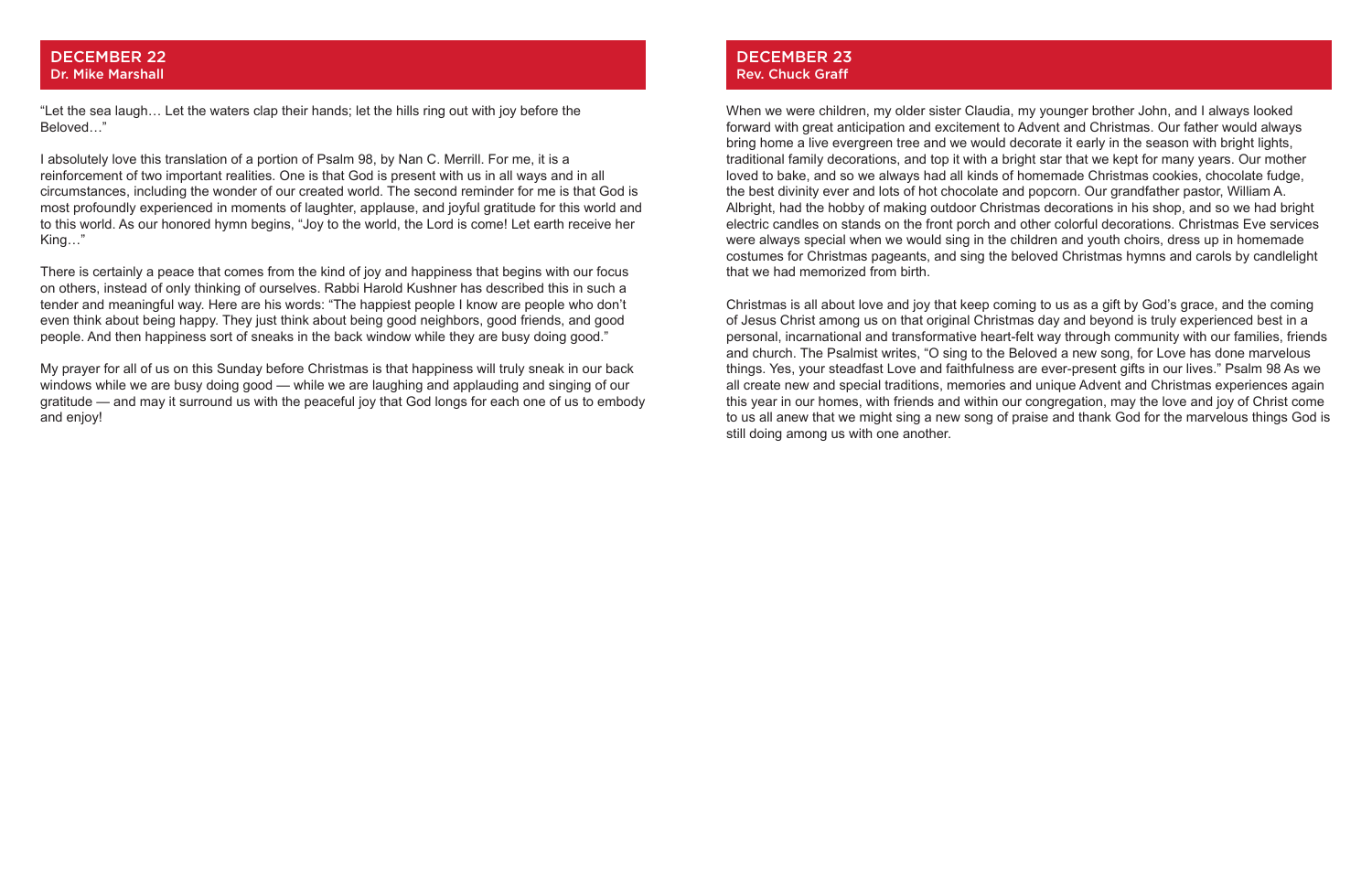On Christmas Day there is no better devotional reflection than we find in Luke 2:1-20. Today let's read this familiar passage together, in the ancient prayer practice of Lectio Divina to see how these words and phrases create new reverberations of Joy within you in light of our 2019 Advent focus on Joy to the World.

*Lectio Divina* (literally *divine reading*) is a way of becoming immersed in the Scriptures very personally. By reflecting prayerfully on the words of scripture, read four times in very specific ways, we experience these words in a more deeply personal way. In Trappist Monk Fr. Thomas Keating's "Open Mind, Open Heart," Fr. Keating describes the four stages of Lectio Divina as compass points around a circle, with the Holy Spirit moving seamlessly between them.

Here are the basics of this ancient prayer practice: Set aside 20 – 30 minutes to read, reflect, and respond to the Holy Spirit's promptings. Sit quietly for a few moments to settle your mind. Some people like to light a candle — nothing magical about that, but the flame and the fragrance can definitely set the mood for a quiet, sacred devotional time. After a brief prayer of invitation, maybe something like, "God, please help me to connect with these words and through them, more deeply with you."

**1. Lectio (Read)** — Our first reading of the scripture offers an opportunity to get to know the passage itself and to open our awareness as we read to any words or phrases that seem to jump out. By waiting patiently never forcing — we open ourselves to God's gentle guidance.

**2. Meditatio (Reflect)** — In the second reading of this same passage, we focus more specifically on those things that got our attention during the first reading. It's OK to just read a few verses at a time to examine more closely where God is nudging us. Then we spend a few moments reflecting on what God is saying to us through these nudges. Sometimes It helps to ask God to help us by making this focus more clear.

**3. Oratio (Respond)** — Read the entire passage once again, and this time, we get to respond. Some people like to journal their wonderings and whatever comes to them; others like to respond in prayer, talking to God about what we're hearing and feeling through this reading on this day.

**4. Contemplatio (Rest)** — This is the final reading, after which we simply sit in silence for about 10 minutes. This is nothing fancy — prayer or meditation — but rather a time of stillness in which we allow God to work within us. If we catch our mind wandering back to the business of our day, we gently return it to stillness.

#### **Luke 2:1-20 Common English Bible (CEB) Jesus' birth**

In those days Caesar Augustus declared that everyone throughout the empire should be enrolled in the tax lists. This first enrollment occurred when Quirinius governed Syria. Everyone went to their own cities to be enrolled. Since Joseph belonged to David's house and family line, he went up from the city of Nazareth in Galilee to David's city, called Bethlehem, in Judea. He went to be enrolled together with Mary, who was promised to him in marriage and who was pregnant. While they were there, the time came for Mary to have her baby. She gave birth to her firstborn child, a son, wrapped him snugly, and laid him in a manger, because there was no place for them in the guestroom.

#### **Announcement to shepherds**

Nearby shepherds were living in the fields, guarding their sheep at night. The Lord's angel stood before them, the Lord's glory shone around them, and they were terrified.

The angel said, "Don't be afraid! Look! I bring good news to you—wonderful, joyous news for all people. Your savior is born today in David's city. He is Christ the Lord. This is a sign for you: you will find a newborn baby wrapped snugly and lying in a manger." Suddenly a great assembly of the heavenly forces was with the angel praising God. They said, "Glory to God in heaven, and on earth peace among those whom he favors."

When the angels returned to heaven, the shepherds said to each other, "Let's go right now to Bethlehem and see what's happened. Let's confirm what the Lord has revealed to us." They went quickly and found Mary and Joseph, and the baby lying in the manger. When they saw this, they reported what they had been told about this child. Everyone who heard it was amazed at what the shepherds told them. Mary committed these things to memory and considered them carefully. The shepherds returned home, glorifying and praising God for all they had heard and seen. Everything happened just as they had been told.

I clearly remember the night when my son was born. It was 11:11 pm when I saw him for the first time. I held him in my hands, I looked at his face. I wanted to soak in all the joy and love that I felt toward my child. In that moment I wondered how this little human being could turn my entire world upside down and change who I am — mommy. My joy was overwhelming!

Baby Jesus brought everlasting joy to our world, the joy that never seizes. We share this joy with Mary, Joseph and all the other witnesses who stood by the manger that night. He is the source of joy of God's presence in our lives:

Let heaven celebrate! Let the earth rejoice!

 Let the sea and everything in it roar! Let the countryside and everything in it celebrate! Then all the trees of the forest too will shout out joyfully before the Lord because he is coming! He is coming to establish justice on the earth! He will establish justice in the world rightly. He will establish justice among all people fairly. — Psalm 96:11-13

#### DECEMBER 24 DECEMBER 25 Dr. Zhenya Gurina-Rodriguez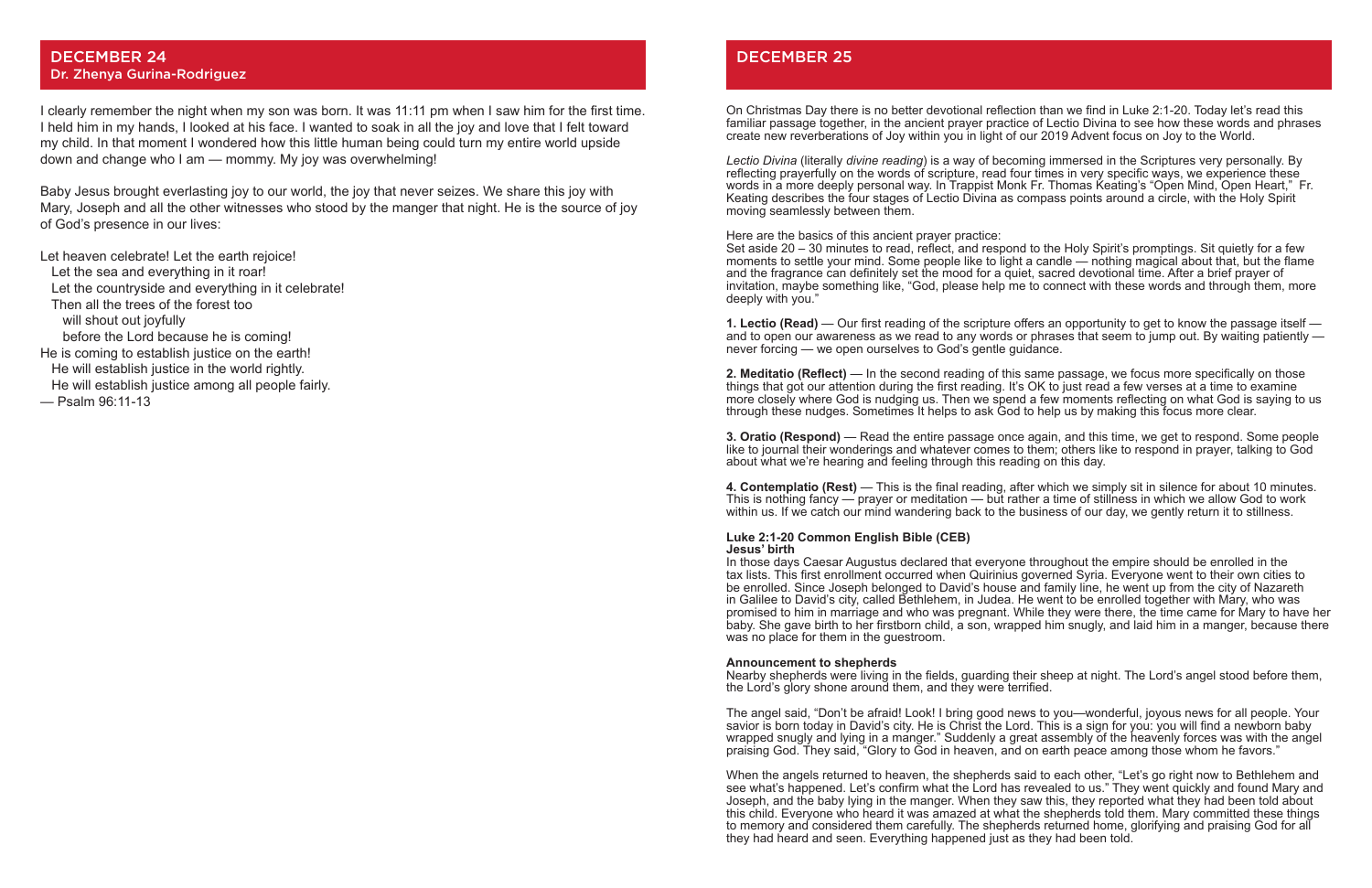"He rules the world with truth and grace…"

Consider, for a moment, the nature of authority. History teaches us that, for most of human existence, the just wielding of authority has been a rare and notable event. While we remember the names and stories of good kings, presidents, and rulers, the fact is that there are many more examples from history of bad leadership than good. In the bible, the names of Hezekiah and Josiah are lauded, but the book of Kings documents many more failed rulers than successful ones.

This week, our New Testament scripture tells the story of a brutal ruler who, out of jealousy and spite, slaughtered innocent children in order to consolidate and protect his power. This is just one more example of bad authority used for evil purposes. And yet, even in the midst of the worst use of authority, God's love is not thwarted. In fact, the Bible uses this event to situate the story of Jesus within the framework of a previous example from Israelite history of nefarious rule and God's redemption: the Hebrew exodus from Egypt. Just as Mary and Joseph flee to Egypt, we, the readers, are meant to ponder this previous example of God's deliverance of his people from a brutal and terrible ruler. The point could not be clearer: we will be subject to the misuse and abuse of authority here on earth, but God's rule will ultimately deliver our salvation.

Truly, God *does* rule with truth and grace.

#### **Prayer**

Gracious God, rule in the lives of your people. Deliver us from evil, and create in us new hearts of love, justice, and mercy. In Jesus name we pray, Amen.

#### **Thought**

When have you experienced deliverance into truth and grace? Where might you be the one to deliver someone else into God's truth this day?

#### **And Now The News**

Christmas is the news of great joy. What a great Christmas this can be for some who have waited for that word and despaired about its coming. "AND NOW THE NEWS." Christmas always comes, every year, and hope and joy are restored.

How common is the scene of Christmas; a manger, a barn, a few cattle and sheep, shepherds, and man named Joseph and Mary. Common folk in a common setting. Suddenly there was with them the Glory of God. That can happen over and over again in the lives of people today.

How long has it been since we really prayed? Wouldn't it be something of a wonder if, at this Christmas time, our prayer could be made real: touched by the Glory of God.

What does it mean to us to find a place of worship like this on Sunday morning? Wouldn't it be a wonder if this Christmas Sunday is endowed with a sense of the Glory of God? There is the service we have given, which may have become routine. Suppose that God touched that service with a new freshness and meaning. God's grace could help us see that it is no longer a chore or a duty but a divine enterprise as we minister to God's children.

"Joy to the world, the Lord is come." Christmas comes to remind us that we are not forgotten; God is in the midst of our lives; we are loved by this great God.

Sing the glorious Christmas hymn: "Joy to the world." Carry the joy, hope and love into our busy and challenging world. We are not alone, God is with us. Let God be praised.

"AND NOW THE NEWS!" Will you hear it?

#### DECEMBER 27 Lane Davis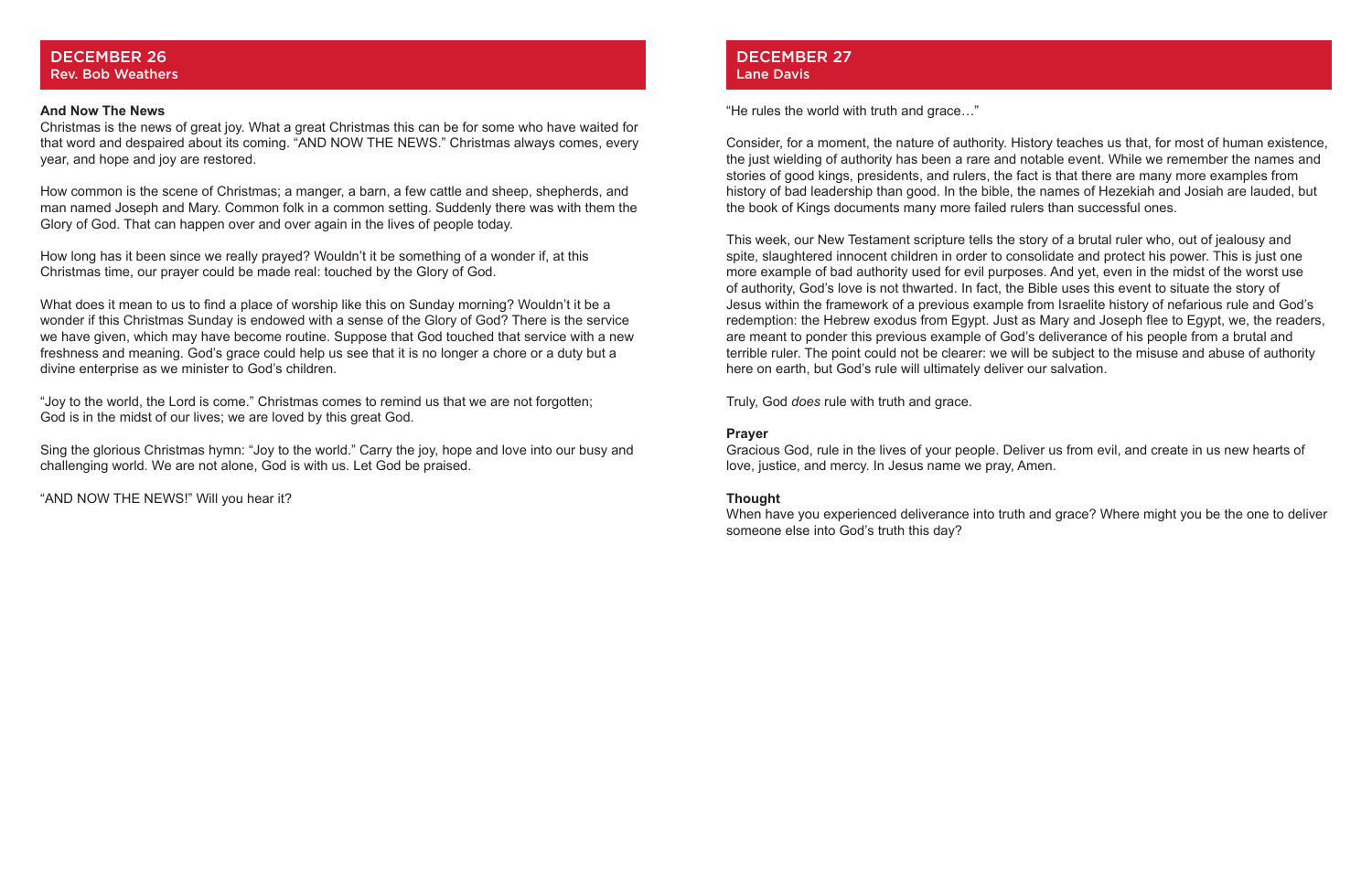It has passed. The steady awareness of the coming Christmas grew for a season, culminated on a hallowed morning, and now prepares for the beginning of a new year.

So how was it?

Was there anything worth celebrating? Was there anything good? Amidst the thousand opportunities to feel stressed or overwhelmed, did you sense any joy? Did you recognize Emmanuel, God-with-us, in the midst of all the chaos? Did you see the Christ in Christmas?

For our final devotion, let's pause to follow the words of the Psalmist, who exhorts us to recount God's faithful acts and to sing praises for who God is and what God has done. God is always present and active in our lives, and Christmas is the perfect time to recognize where we've recognized God in our midst. Thanks be to God!

#### **Prayer**

Emmanuel, God-with-us,

Thank you for your presence in my life. For all the ways, seen and unseen, you shower me with grace. Your mercy is unending, your love is enduring. I praise you, God, for all that you have done and are doing. May I go forward with eyes to see and ears to hear the coming of your Kingdom? In Jesus' name, I pray. Amen.

In her 2018 book, *Dare to Lead*, Dr. Brené Brown calls upon new research conducted with thought leaders, change makers, and culture shifters to inspire us to take fundamental human ideals connection, courage, and empathy, for example — and turn them into tools for becoming more conscientious leaders.

Does this wisdom apply only to leaders of companies, organizations and "mighty nations?" Can we as individuals in our own circles of influence achieve the "Peaceful Joy" that will inspire others to, figuratively speaking, "beat their swords into iron plows and their spears into pruning tools?" What does that even *mean* in today's world?

Can we really find techniques for inspiring healthy connections and well-being instead of weaponizing ideas and practices that seek to divide and conquer? How can we, in times of fear, anger, and turmoil, find the way to put down our swords and spears and "walk in God's paths . . ." and "by the Lord's light?"

The secret, Brown maintains, is finding the courage to embrace our vulnerability — in the face of "uncertainty, risk, and emotional exposure" to plant ourselves firmly in this birthplace of love, belonging, joy, courage, empathy and creativity.

Finding ways to hold, build, and maintain this new kind of tool bucket of "iron plows and pruning tools" seems like a tall order to me. It's one thing to know and understand these ideals as the way of realizing God's kingdom — and quite another to make our way every day up this sometimes steep and rocky climb. What keeps us climbing? What helps steady our feet as we attempt to stay on God's paths and walk "by the Lord's light?"

I think it's the joy. That deep, steady, sustaining awareness of God's presence all around us and within us. From God's undeniable fingerprints on the beauty of nature to the certainty of this light we find in others — and in community with our fellow climbers.

What's in your bucket? How might it be transformed into something more healing, connective, or joyful by the active intent to beckon a deeper sense of joy? What kind of risk or courage would that beckoning entail? How can we recognize God's light in those who climb with us?

#### DECEMBER 29 Rev. Lance Marshall

#### DECEMBER 28 Melinda Smoot